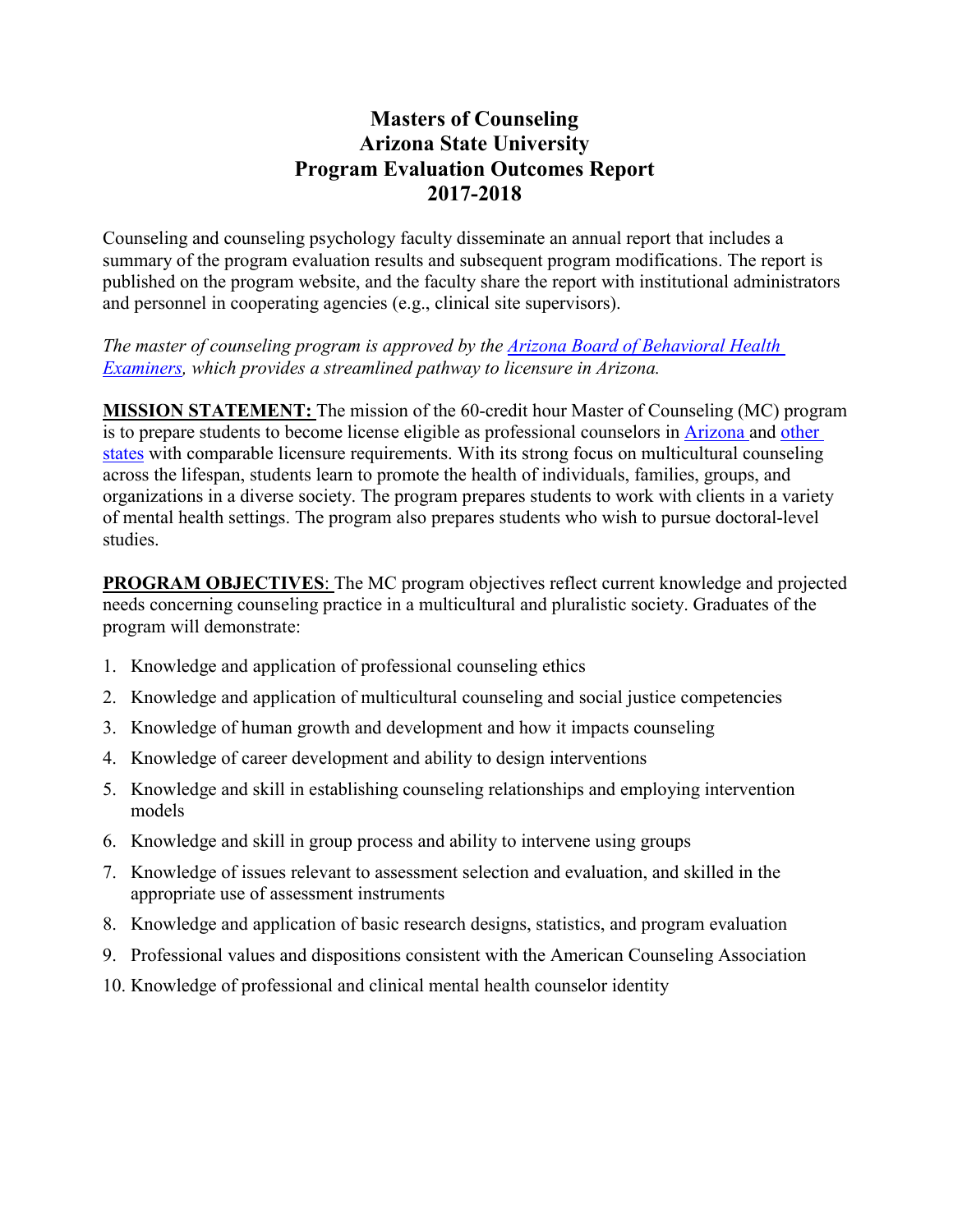## **Summary of Program Evaluation Results**

The faculty systematically evaluates the program mission, objectives, curriculum, and student learning using a combination of direct and indirect measures. Results from our program review, including student performance on course-based assessments and the counselor preparation comprehensive exam (CPCE), are summarized below for fall 2017, spring 2018, and summer 2018:

| <b>Key Performance Indicator</b>                                                                                                                | Measure 1:                                            | $\frac{0}{0}$ | $n =$ | Measure $2^2$ :                                                | $\frac{0}{0}$ <sup>3</sup><br>$(n=37)$ | Cohens'd <sup>4</sup> |
|-------------------------------------------------------------------------------------------------------------------------------------------------|-------------------------------------------------------|---------------|-------|----------------------------------------------------------------|----------------------------------------|-----------------------|
| Core Area 1: Knowledge and<br>application of Professional Counseling<br>Ethics                                                                  | <b>CPY 645</b><br>Professional<br><b>Issues Paper</b> | 100           | 37    | Professional<br>Counseling Orientation<br>and Ethical Practice | 68                                     | .42                   |
| Core Area 2: Knowledge and<br>application of multicultural<br>counseling and social justice<br>competencies                                     | CPY 671 <sup>5</sup><br>Paper /Portfolio              | 93            | 44    | Social and<br><b>Cultural Diversity</b>                        | 68                                     | .53                   |
| Core Area 3: Knowledge of human<br>growth and development and how it<br>impacts counseling                                                      | CED 5295<br>Test/Paper                                | 100           | 35    | Human Growth<br>& Development                                  | 70                                     | .37                   |
| Core Area 4: Knowledge of career<br>development and ability to design<br>interventions                                                          | <b>CED 534</b><br>Test                                | 94            | 34    | Career Development                                             | 70                                     | .66                   |
| Core Area 5: Knowledge and skill in<br>establishing counseling relationships<br>and employing intervention models                               | <b>CED 577</b><br>Assessment                          | 86            | 42    | Counseling &<br>Helping<br>Relationships                       | 76                                     | .54                   |
| Core Area 6: Knowledge and skill in<br>group process and ability to intervene<br>using groups                                                   | <b>CED 567</b><br>Test                                | 100           | 41    | Group Counseling<br>& Group Work                               | 86                                     | .49                   |
| Core Area 7: Knowledge of issues<br>relevant to assessment selection and<br>evaluation and skilled in appropriate<br>use assessment instruments | <b>CED 523</b><br>Test                                | 97            | 36    | Assessment & Testing                                           | 65                                     | .43                   |
| Core Area 8: Knowledge and<br>application of basic research designs,<br>statistics and program evaluation                                       | CED 501 <sup>6</sup><br>Test                          | 97            | 39    | Research &<br>Program Evaluation                               | 81                                     | .69                   |
| CMHC Specialty: Knowledge of<br>professional and clinical mental<br>health counselor identity                                                   | <b>CPY 645</b><br>Test/<br>Website<br>analysis        | 100           | 37    |                                                                |                                        |                       |

*Note 1*. Percent of students assessed at or above target grade of B-

*Note 2*. Counselor Preparation Comprehensive Exam Domain

*Note 3*. Percent of students' domain scores at or above the national mean

*Note* 4. Cohen's d statistic indicates effect size difference between MC program scores and national mean score; d = .20 (small); d = .50 (medium) d = .80 (large) *Note 5*. Comprised of signature assignment grades and final course grades

*Note 6*. Comprised of final course grades

**Practicum and Internship.** Site supervisor evaluations for all students completing practicum (*n* = 36) and internship (*n* = 79) indicate 97% and 99% of students were evaluated at or above expected skill competency at the conclusion of CED 680 and CED 684, respectively.

**Counselor Preparation Comprehensive Exam (CPCE)**. Pass rate (1st attempt) = 97% (n = 35 out of 36 students)

**National Counselor Exam (NCE).** Pass rate (1st attempt) =  $100\%$  (n =  $32$  out of  $32$  students)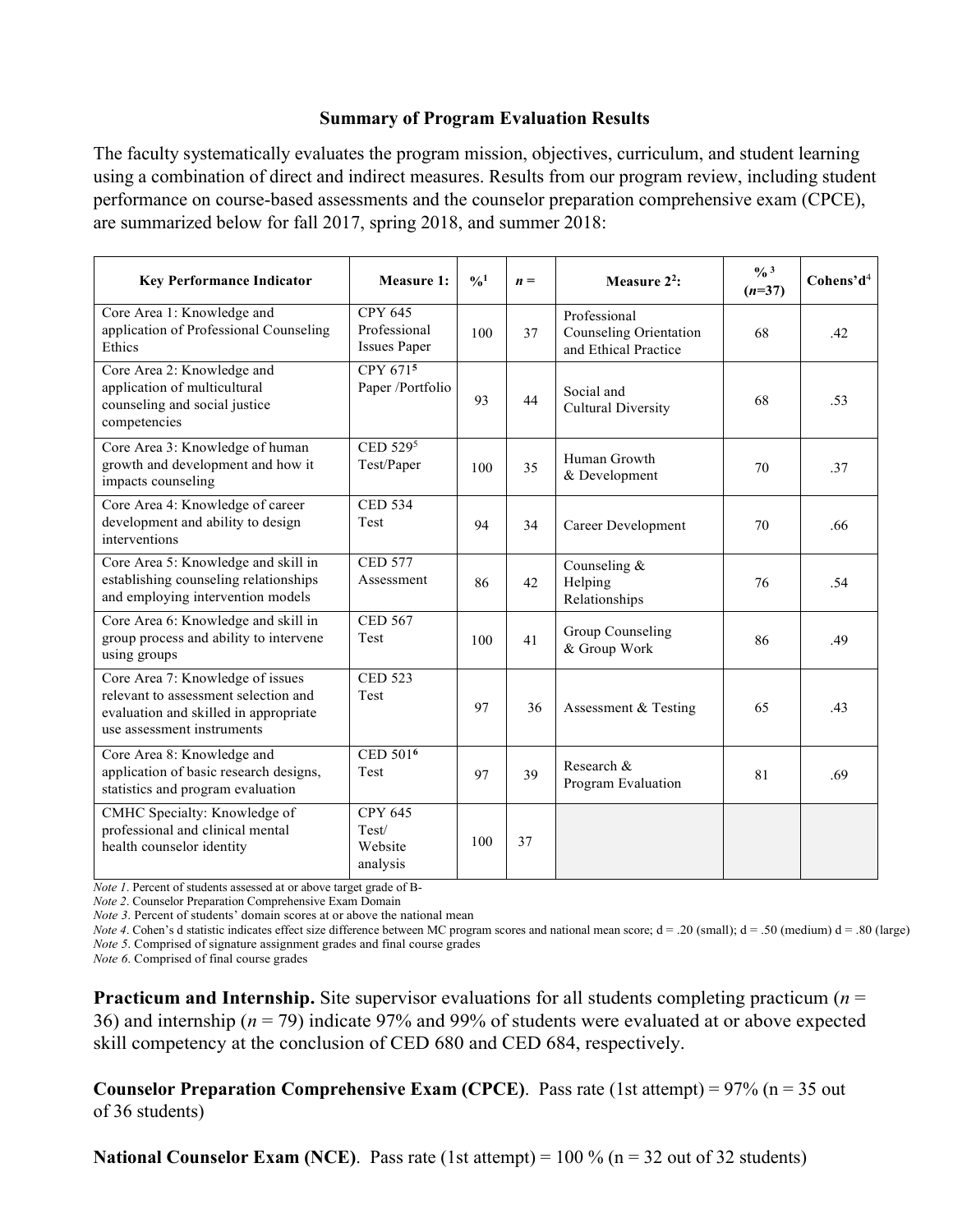| <b>Headcount</b> |                         | 103           |  |  |
|------------------|-------------------------|---------------|--|--|
| % women          |                         | $81.0\%$ (83) |  |  |
| % male           |                         | 19.0% (20)    |  |  |
| % Ethnicity      | <b>American Indian</b>  | $0.0\%$ (0)   |  |  |
|                  | <b>Asian American</b>   | $6.8\%$ $(7)$ |  |  |
|                  | <b>Pacific Islander</b> | $0.0\%$ (0)   |  |  |
|                  | <b>African American</b> | $5.8\%$ (6)   |  |  |
|                  | <b>Hispanic</b>         | $14.6\%$ (15) |  |  |
|                  | 2 or More Races         | $0.9\%$ (1)   |  |  |
|                  | White                   | $65.0\% (67)$ |  |  |
|                  | Unknown                 | $0.0\%$ (0)   |  |  |
| % International  |                         | $6.8\%$ $(7)$ |  |  |

**Student Demographics as of September 2018**

**Vital Statistics** (summer 2017, fall 2017, spring 2018)

• 45 MC degrees awarded

All graduates completed the program within the expected 2-3-year timeframe

• Job placement rate (within six months of graduation for those seeking placement) =  $93\%$  (n = 41 out of 44 actively seeking placement)

**We surveyed MC program alumni** who completed the program during summer 2017, fall 2017, or spring 2018. Twenty-one graduates completed the survey  $(21/45 = 47\%$  response rate). All but one student completed the practitioner track of the program.

- At the time of the survey, 76% of respondents were employed in the counseling profession; of those 69% were employed in Arizona, 6% in Arkansas, 6% California, 6% in Ohio, 6% in Washington, and 6% did not report state of employment.
- 14% of respondents were enrolled in (or accepted & planning to enroll) in a PhD program.
- 29% of respondents indicated they had attended local, regional, or national counselingrelated professional conferences; while 4.7% indicated they had presented at such conferences.
- 5% of respondents indicated they have published in a peer-reviewed journal, a book chapter/book; and the same percentage indicated they have engaged in other scholarship/ research-related activities.

## **Reported strengths of the program:**

- 95% of respondents rated professional counselor training from good to very good
- 86% of respondents rated clinical supervision during practicum from good to very good
- 76% of respondents rated clinical supervision during internship from good to very good
- 62% of respondents rated research training from good to very good
- 81% of respondents rate the overall quality of the MC program from good to very good*;*
- 86% of respondents indicated they are somewhat likely to extremely likely to recommend the ASU MC program to others who are interested in a career as a professional counselor